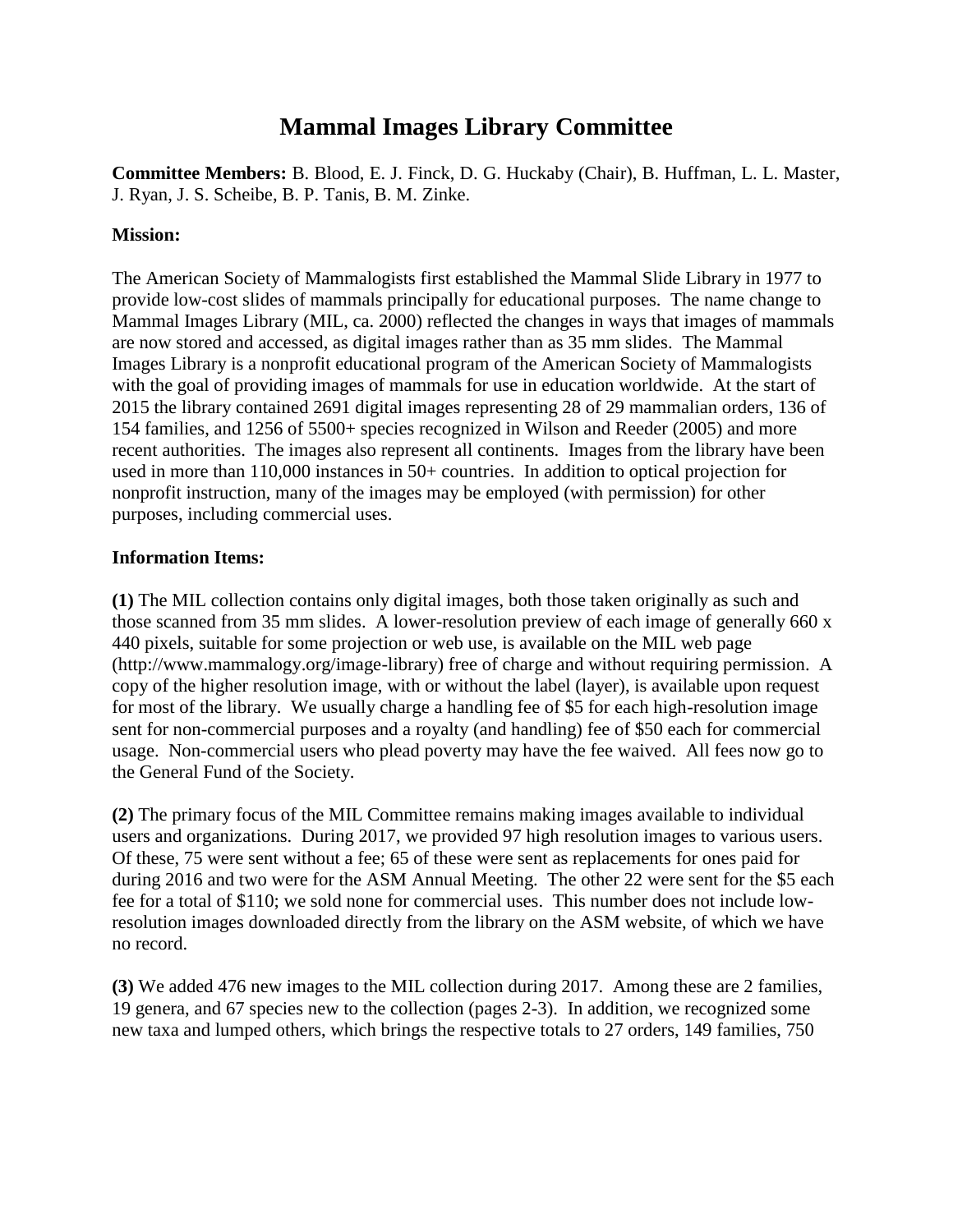genera, and 1,569 species. These images include two genera and four species described new since Wilson and Reeder (2005).

**(4)** At the end of 2017, the MIL collection lacked images of 1 order, 10 families, and ca. 75% of the 6,500+ species (pages 3-7) recognized in Wilson and Reeder (2005) or later authorities. We encourage all interested parties to consider contributing their high-quality images to the MIL. Please review our holdings on the MIL web page (http://www.mammalogy.org/image-library) to determine if some images from your personal collection could improve the scope and quality of the collection. Anyone interested in submitting images should contact the Committee Chair.

**(5)** Starting in 2012, we have provided mammal image postings on Mondays and Thursdays for ASM's Facebook, Google+, and Twitter (search for #MondayMammal and #MammalTrivia on our social media accounts).

**(6)** During 2017, K. M. Everson, L. Hall, and L. E. Harding left the Committee, and, most unfortunately, C. P. Groves died.

**(7)** This Committee thanks the Department of Biological Sciences, California State University, Long Beach, for providing computer services, without which maintenance of the library would have been much more difficult. These services include the use of a desk computer and advice and work by a computer technician.

### **TAXA ADDED TO THE MIL DURING 2017**

Those with an asterisk were named new or newly recognized since Wilson and Reeder (2005)

### **Families**

1. Platanistidae 2. Solenodontidae

### **Genera**

| 1. Ammodorcas    | 11. Philetor     |
|------------------|------------------|
| 2. Carlito*      | 12. Phyllomys    |
| 3. Cavia         | 13. Platanista   |
| 4. Erinaceus     | 14. Procolobus   |
| 5. Haplonycteris | 15. Ptenochirus  |
| 6. Meles         | 16. Rungwecebus* |
| 7. Mesocricetus  | 17. Solenodon    |
| 8. Monodon       | 18. Steno        |
| 9. Nasuella      | 19. Tasmacetus   |
| 10. Onychogalea  |                  |

**Species**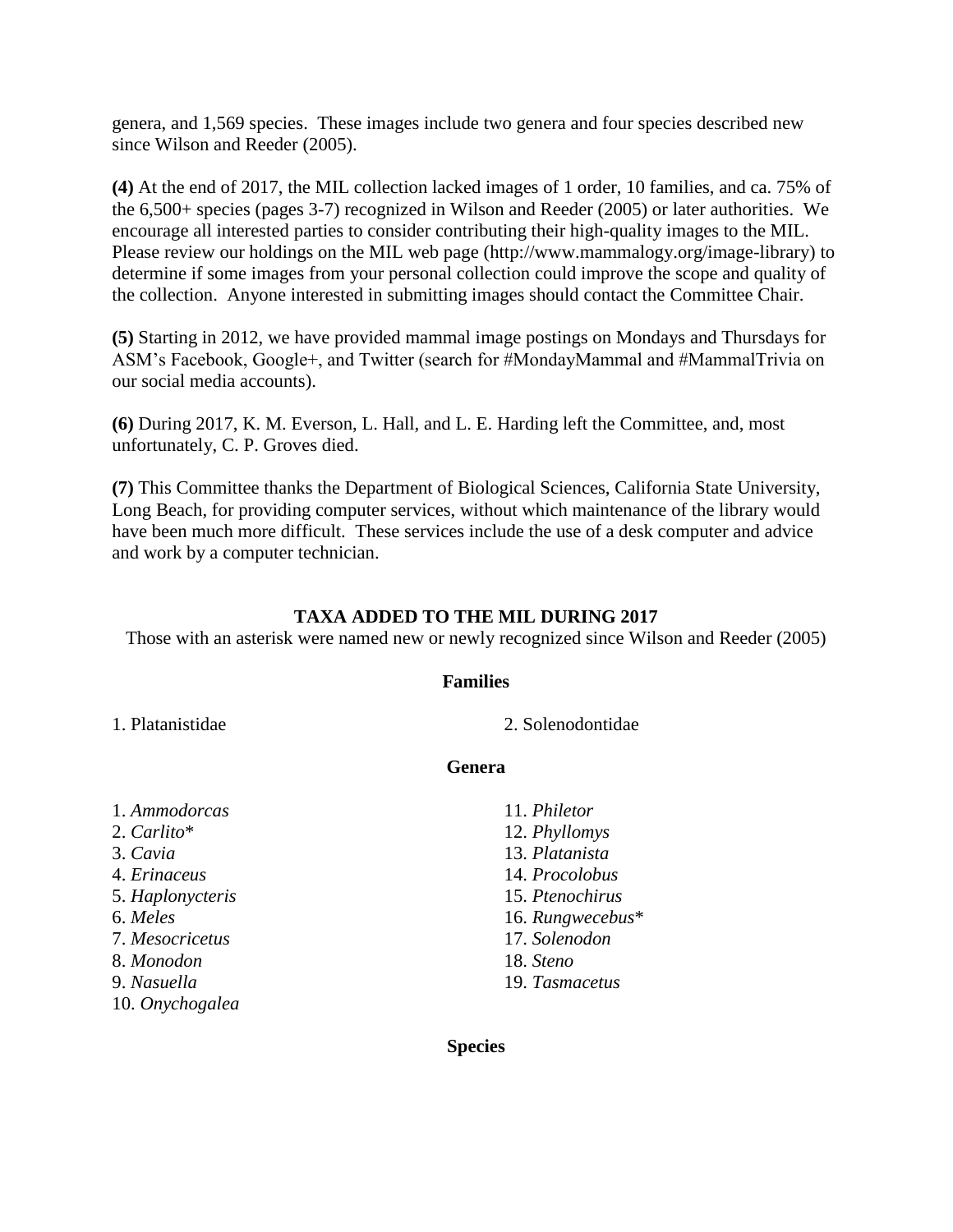- 1. *Ammodorcas clarkei*
- 2. *Aotus lemurinus*
- 3. *Axis calamianensis*
- 4. *Bos grunniens*
- 5. *Bos sauveli*
- 6. *Budorcas bedfordi*\*
- 7. *Callithrix kuhlii*
- 8. *Capricornis maritimus*\*
- 9. *Capricornis sumatraensis*
- 10. *Carlito syrichta*
- 11. *Cavia aperea*
- 12. *Cephalophus dorsalis*
- 13. *Cephalorhynchus commersonii*
- 14. *Cercocebus chrysogaster*
- 15. *Cercopithecus cephus*
- 16. *Cercopithecus petaurista*
- 17. *Cercopithecus wolfi*
- 18. *Cervus bactrianus*\*
- 19. *Chlorocebus sabaeus*
- 20. *Coendou quichua*\*
- 21. *Dendrolagus dorianus*
- 22. *Dendrolagus inustus*
- 23. *Dendrolagus lumholtzi*
- 24. *Erinaceus europaeus*
- 25. *Eulemur collaris*
- 26. *Eulemur flavifrons*\*
- 27. *Eulemur macaco*
- 28. *Eulemur mongoz*
- 29. *Haplonycteris fischeri*
- 30. *Heteromys catopterius*\*
- 31. *Hipposideros obscurus*
- 32. *Hoolock tianxing*\*
- 33. *Lophocebus aterrimus*
- 34. *Meles meles*
- 35. *Mesocricetus auratus*
- 36. *Mico argentatus*
- 37. *Monodon monoceros*
- 38. *Nasuella olivacea*
- 39. *Neotragus pygmaeus*
- 40. *Nomascus gabriellae*
- 41. *Notamacropus dorsalis*
- 42. *Notamacropus irma*
- 43. *Onychogalea fraenata*
- 44. *Ovis polii*\*
- 45. *Perodicticus potto*
- 46. *Philantomba maxwelli*
- 47. *Philetor brachypterus*
- 48. *Phyllomys thomasi*
- 49. *Platanista gangetica*
- 50. *Plecturocebus cupreus*
- 51. *Presbytis bicolor*
- 52. *Procolobus verus*
- 53. *Ptenochirus jagori*
- 54. *Pteropus hypomelanus*
- 55. *Rattus argentiventer*
- 56. *Reithrodontomys raviventris*
- 57. *Rhinolophus arcuatus*
- 58. *Rungwecebus kipunji*\*
- 59. *Saguinus bicolor*
- 60. *Saguinus geoffroyi*
- 61. *Sapajus apella*
- 62. *Solenodon paradoxus*
- 63. *Steno bredanensis*
- 64. *Sus ahoenobarbus*
- 65. *Tasmacetus shepherdi*
- 66. *Trachypithecus auratus*
- 67. *Trachypithecus francoisi*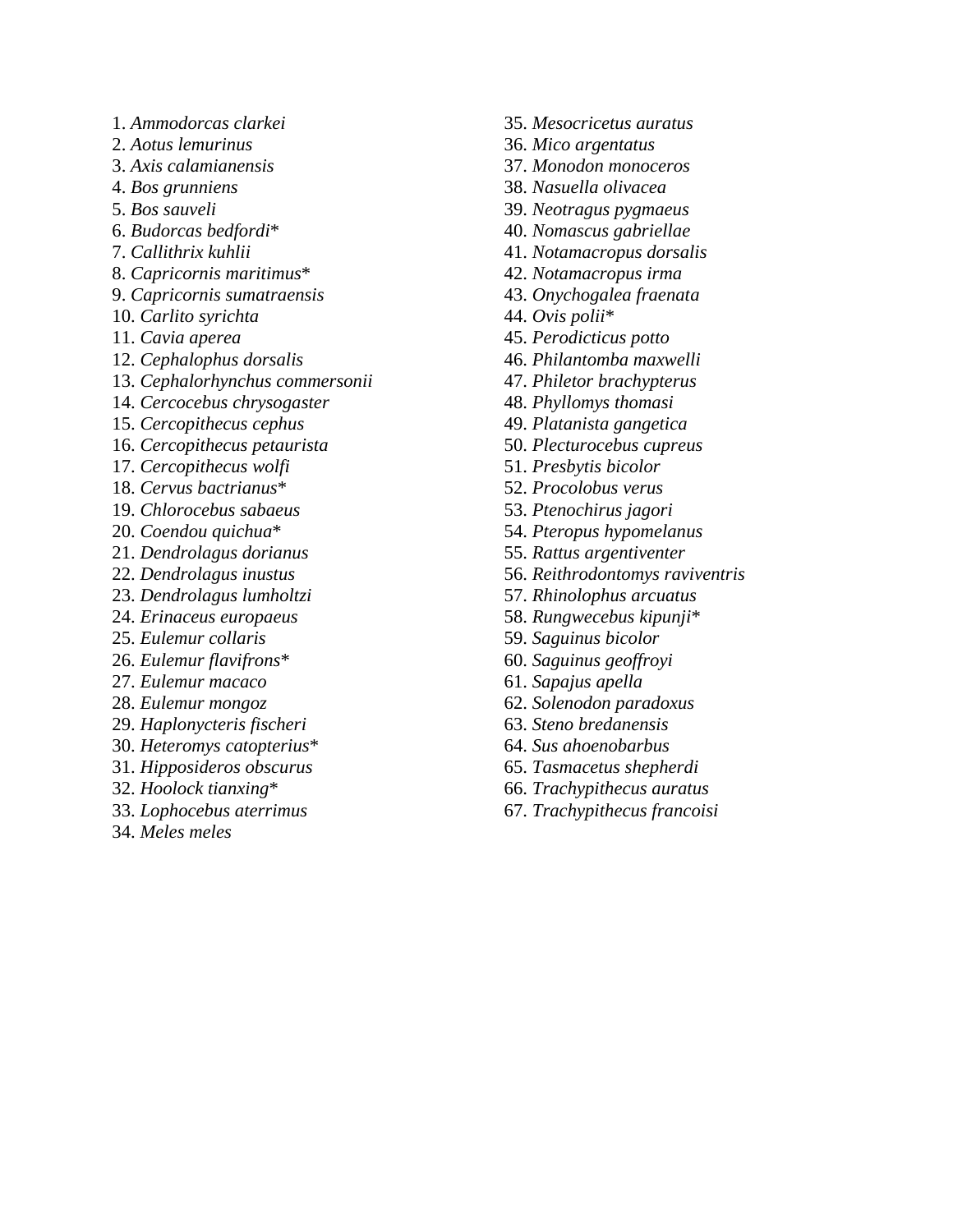### **DESIDERATA LIST, 31 DECEMBER 2017 MAMMAL IMAGES LIBRARY AMERICAN SOCIETY OF MAMMALOGISTS** The following taxa are not represented in the library.

**Order**

Notoryctemorphia: 1 family, 1 genus, 2 species: *Notoryctes caurinus* & *typhlops,* marsupial moles

### **Families and subfamilies not in that order**

The MIL does not have images of any member of these families:

- 1. Cetotheriidae (Artiodactyla): *Caperea marginata*, Pygmy Right Whale
- 2. Cistugidae (Chiroptera): formerly in Vespertilionidae: *Cistugo*, wing-gland bats
- 3. Diatomyidae (Rodentia): *Laonastes aenigmamus,* Laotian Rock-rat or Kha-nyou
- 4. Iniidae (Artiodactyla): *Inia*, Amazon river dolphins
- 5. Pontoporiidae (Artiodactyla): *Pontoporia blainvillei*, Franciscana
- 6. Potamogalidae (Afrosoricida: Tenrecidae): *Potamogale velox*, Giant Otter Shrew *Micropotamogale*, otter shrews
- 7. Rhinopomatidae (Chiroptera): *Rhinopoma*, mouse-tailed bats
- 8. Sminthidae formerly Sicistidae (Rodentia): formerly in Dipodidae: *Sicista*, birch mice
- 9. Thryonomyidae (Rodentia): *Thryonomys*, cane rats
- 10. Zenkerellidae (Rodentia):

*Idiurus*, scaly-tailed flying squirrels *Zenkerella insignis*, Cameroon Scaly-tail

The MIL does not have images of any member of these subfamilies.

- 1. Dactylomyinae (Rodentia: Echimyidae):
	- *Dactylomys*, bamboo rats

*Kannabateomys amblyonyx*, Atlantic Bamboo Rat *Olallamys*, olalla rats

- 2. Delanymyinae (Rodentia: Nesomyidae): *Delanymys brooksi*, Delany's Swamp Mouse
- 3. Echimyinae (Rodentia: Echimyidae): six genera of spiny rats
- 4. Echymiperinae (Peramelemorphia: Peramelidae)
	- *Echymipera*, New Guinean spiny bandicoots *Microperoryctes*, bandicoots *Rhynchomeles prattorum*, Seram Bandicoot
- 5. Euchoreutinae (Rodentia: Dipodidae): *Euchoreutes naso*, Long-eared Jerboa
- 6. Geogalinae (Afrosoricida: Tenrecidae) *Geogale aurita*, Large-eared Tenrec
- 7. Helictidinae (Carnivora: Mustelidae): *Melogale* (Mustelidae), ferret-badgers
- 8. Hyladelphinae (Didelphimorphia: Didelphidae): *Hyladelphys kalinowskii*, Kalinowski's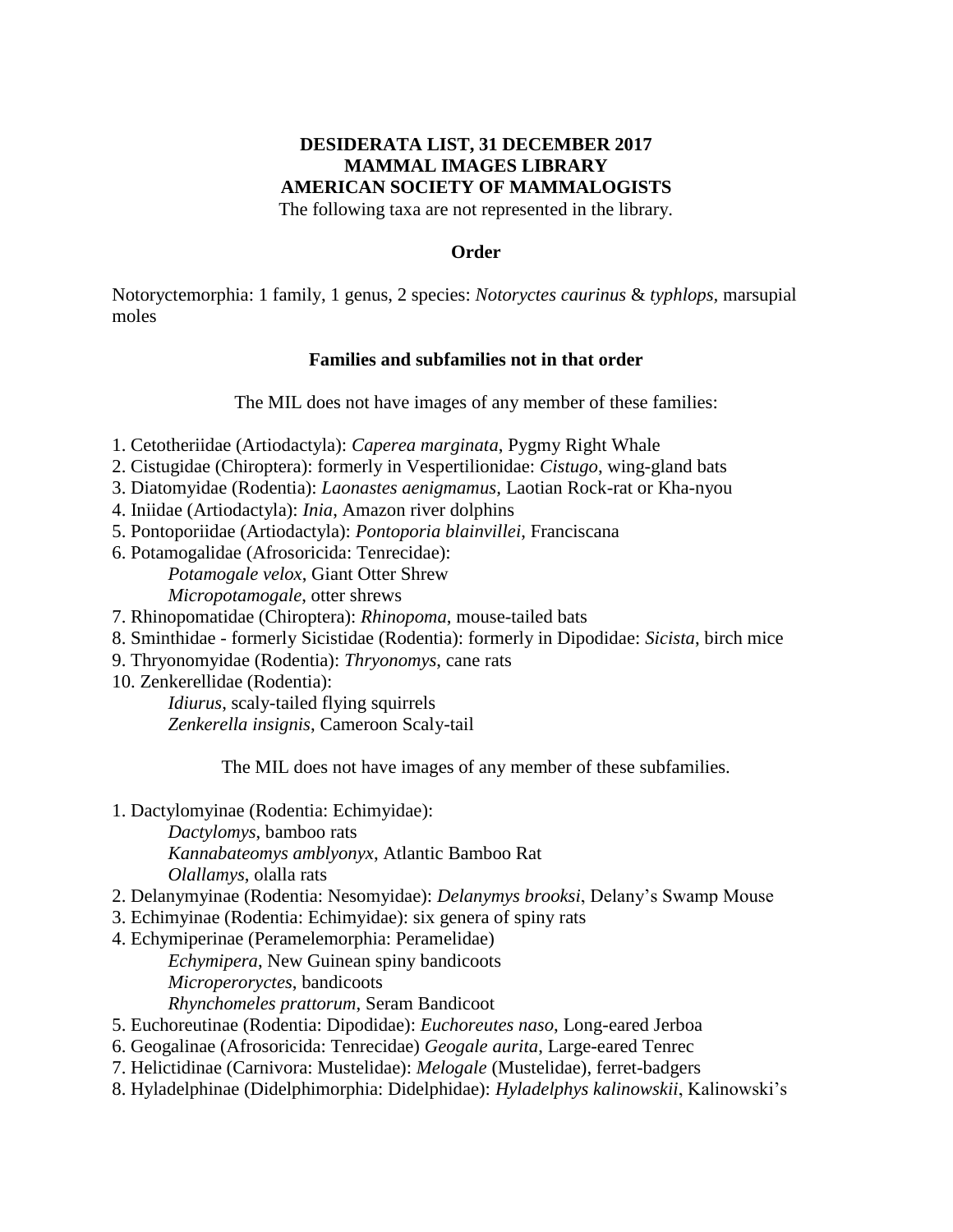Mouse Opossum

9. Leimycomyinae (Rodentia: Muridae): *Leimacomys büttneri*, Büttner's African Forest Mouse

10. Lophiomyinae (Rodentia: Cricetidae): *Lophiomys imhausi*, Maned Rat

11. Myadinae (Carnivora: Mephitidae): *Mydaus* (Mustelidae), stink badgers

12. Mystromyinae (Rodentia: Nesomyidae): *Mystromys albicaudatus*, African White-tailed Rat

- 13. Peroryctinae (Peramelemorphia: Peramelidae): *Peroryctes*, bandicoots
- 14. Petromyscinae (Rodentia: Nesomyidae): *Petromyscus*, rock mice
- 15. Pseudocheirinae (Diprotodontia: Pseudocheiridae): *Petropseudes dahli*, Rock-haunting Ringtail *Pseudocheirus peregrinus*, Common Ringtail

*Pseudochirulus*, ringtails

16. Sciurillinae (Rodentia: Sciuridae): *Sciurillus pusillus*, Neotropical Pygmy Squirrel

- 17. Tomopeatinae (Chiroptera: Molossidae): *Tomopeas ravus*, Blunt-eared Bat
- 18. Uropsilinae (Soricomorpha: Talpidae): *Uropsilus*, shrew moles

### **Other Genera**

Genera not in the order, families, or subfamilies above and also not in either Rodentia or Chiroptera that are not represented in the MIL. Monotypic genera have the species given.

### **Afrosoricida**

- 1. *Calcochloris* (Chrysochloridae), golden moles
- 2. *Carpitalpa arendsi* (Chrysochloridae), Arend's Golden Mole
- 3. *Chlorotalpa* (Chrysochloridae), golden moles
- 4. *Chrysochloris* (Chrysochloridae), golden moles
- 5. *Cryptochloris* (Chrysochloridae), golden moles
- 6. *Eremitalpa granti* (Chrysochloridae), Grant's Golden Mole

7. *Neamblysomus* (Chrysochloridae), golden moles

- 8. *Oryzorictes* (Tenrecidae), rice tenrecs
- 9. *Setifer setosus* (Tenrecidae), Greater Hedgehog Tenrec

### **Artiodactyla**

- 1. *Arabitragus jayakari* (Bovidae), Arabian Tahr
- 2. *Berardius* (Ziphiidae), beaked whales
- 3. *Feresa attenuata* (Delphinidae), Pygmy Killer Whale
- 4. *Hyperoodon* (Ziphiidae), bottlenose whales
- 5. *Indopacetus pacificus* (Ziphiidae), Tropical Bottlenose Whale
- 6. *Lagenodelphis hosei* (Delphinidae), Fraser's Dolphin
- 7. *Neophocaena phocaenoides* (Phocoenidae), Finless Porpoise
- 8. *Orcaella brevirostris* (Delphinidae), Irrawady Dolphin
- 9. *Peponocephala electra* (Delphinidae), Melon-headed Whale
- 10. *Sotalia fluviatilis* (Delphinidae), Tucuxi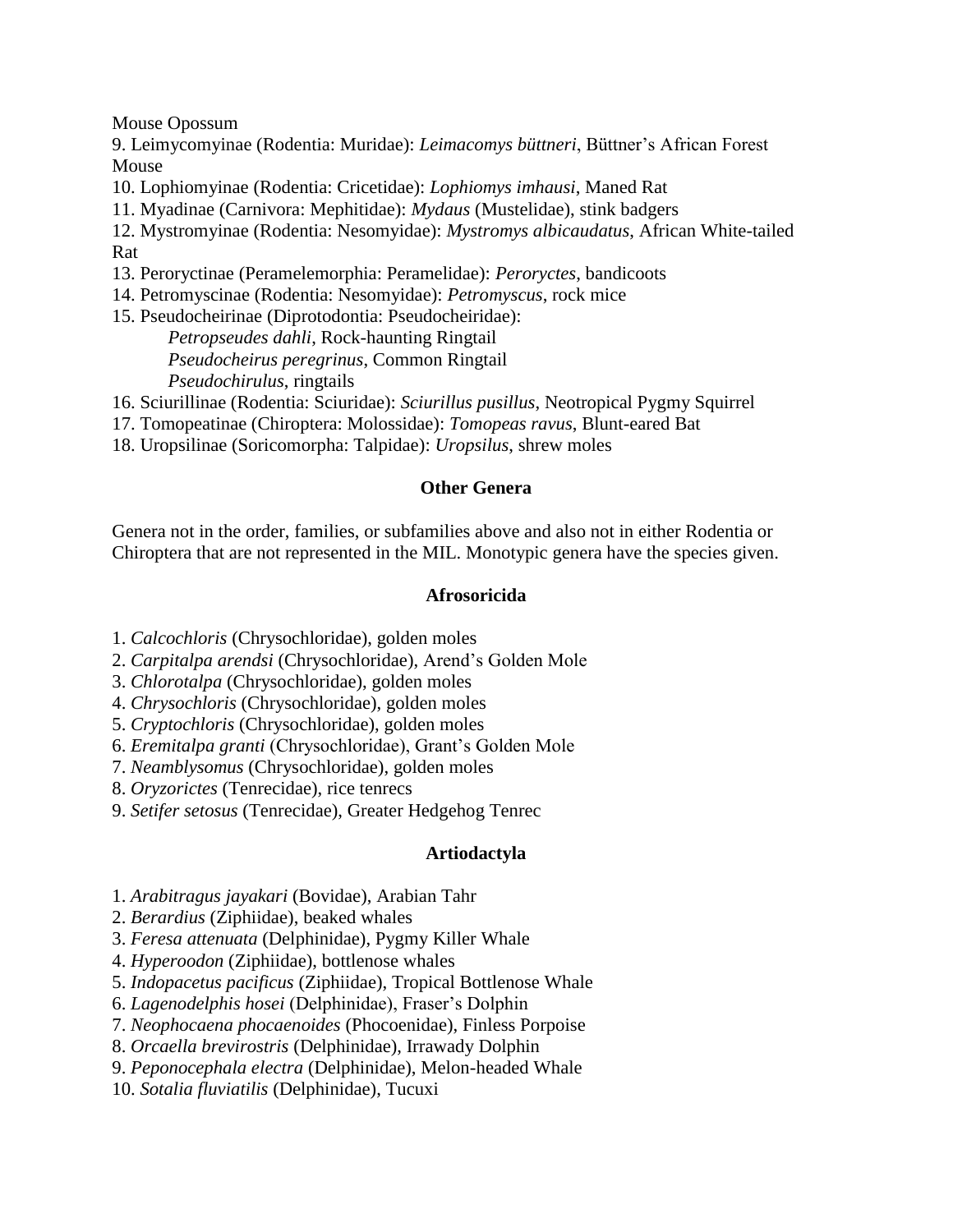11. *Sousa* (Delphinidae), humbacked dolphins

12. *Ziphius cavirostris* (Ziphiidae), Cuvier's Beaked Whale

### **Carnivora**

1. *Cynogale bennettii* (Viverridae), Otter Civet

2. *Cystophora cristata* (Phocidae), Hooded Seal

3. *Bdeogale* (Carnivora: Herpestidae), mongooses

4. *Diplogale hosei* (Viverridae), Hose's Palm Civet

5. *Dologale dybowskii* (Herpestidae), Pousargues's Mongoose

6. *Dusicyon australis* (Canidae), Falkland Islands Wolf

7. *Eupleres goudotii* (Eupleridae), Falanouc

8. *Histriophoca fasciata* (Phocidae), Ribbon Seal

9. *Ictonyx* (Mustelidae), polecats

10. *Liberiictis kuhni* (Herpestidae), Liberian Mongoose

11. *Lyncodon patagonicus* (Mustelidae), Patagonian Weasel

12. *Macrogalidia musschenbroekii* (Viverridae), Sulawesi Palm Civet

13. *Monachus monachus* (Phocidae), Mediterranean Monk Seal

14. *Phocarctos hookeri* (Otariidae), New Zealand Sea Lion

15. *Poecilogale albinucha* (Mustelidae), African Striped Weasel

16. *Poiana* (Viverridae), linsangs

17. *Profelis aurata* (Felidae), African Golden Cat

18. *Rhynchogale melleri* (Herpestidae), Meller's Mongoose

19. *Salanoia concolor* (Eupleridae), Brown-tailed Mongoose or Vontsira

20. *Xenogale naso* (Herpestidae), Long-nosed Mongoose

### **Dasyuromorphia**

1. *Dasycercus cristicauda* (Dasyuridae), Mulgara

2. *Dasykaluta rosamondae* (Dasyuridae), Little Red Kaluta

3. *Micromurexia habbema* (Dasyuridae), Habbema Dasyure

4. *Murexechinus melanurus* (Dasyuridae), Black-tailed Dasyure

5. *Murexia longicaudata* (Dasyuridae), Short-furred Dasyure

6. *Myoictis* (Dasyuridae), dasyures

7. *Neophascogale lorentzi* (Dasyuridae), Speckled Dasyure

8. *Ningaui* (Dasyuridae), ningauis

9. *Paramurexia rothschildi* (Dasyuridae), Broad-striped Dasyure

10. *Parantechinus apicalis* (Dasyuridae), Southern Dibbler

11. *Phascogale* (Dasyuridae), phascogales

12. *Phascolosorex* (Dasyuridae), marsupial shrews

13. *Phascomurexia naso* (Dasyuridae), Long-nosed Dasyure

14. *Pseudantechinus* (Dasyuridae), false antechinuses

### **Didelphimorphia - Didelphidae**

1. *Chacodelphys formosa*, Pygmy Opossum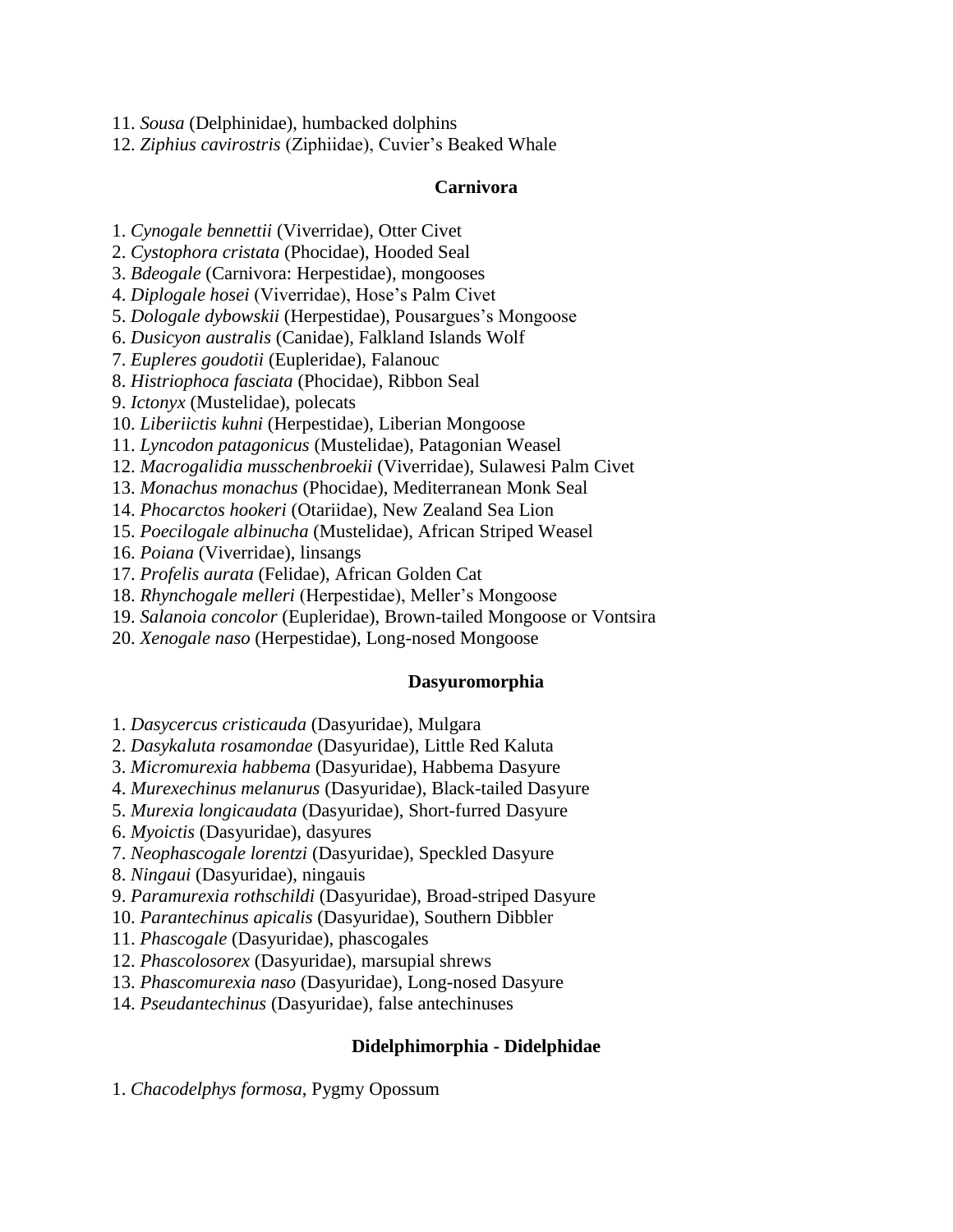2. *Lestodelphys halli*, Patagonian Opossum

3. *Tlacuatzin canescens*, Gray Mouse Opossum

### **Diprotodontia**

- 1. *Burramys parvus* (Burramyidae), Mountain Pygmy Possum
- 2. *Caloprymnus campestris* (Potoroidae), Desert Rat-kangaroo
- 3. *Distoechurus pennatus* (Acrobatidae), Feather-tailed Possum
- 4. *Dorcopsis* (Macropodidae), New Guinean forest wallabies
- 5. *Dorcopsulus* (Macropodidae), New Guinean forest mountain wallabies
- 6. *Petauroides volans* (Pseudocheiridae), Greater Glider
- 7. *Strigocuscus* (Phalangeridae), cuscuses
- 8. *Wyulda squamicaudata* (Phalangeridae), Scaly-tailed Possum

### **Erinaceomorpha - Erinaceidae**

- 1. *Hylomys*, gymnures
- 2. *Mesechinus*, hedgehogs
- 3. *Neohylomys hainanensis*, Hainan Gymnure
- 4. *Neotetracus sinensis*, Shrew Gymnure
- 5. *Paraechinus*, hedgehogs
- 6. *Podogymnura*, gymnures

### **Lagomorpha**

- 1. *Caprolagus hispidus* (Leporidae), Hispid Hare
- 2. *Nesolagus* (Leporidae), striped rabbits
- 3. *Pentalagus furnessi* (Leporidae), Amami Rabbit
- 4. *Poelagus marjorita* (Leporidae), Bunyoro Rabbit

### **Monotremata**

 *Zaglossus* (Tachyglossidae), long-beaked echidnas

### **Pholidota - Manidae**

 *Manis*, Asian pangolins

### **Primates**

- 1. *Allocebus trichotis* (Cheirogaleidae), Hairy-eared Dwarf Lemur
- 2. *Brachyteles* (Atelidae), muriquis
- 3. *Callicebus* (Pitheciidae), titis
- 4. *Cheracebus* (Pitheciidae), titis